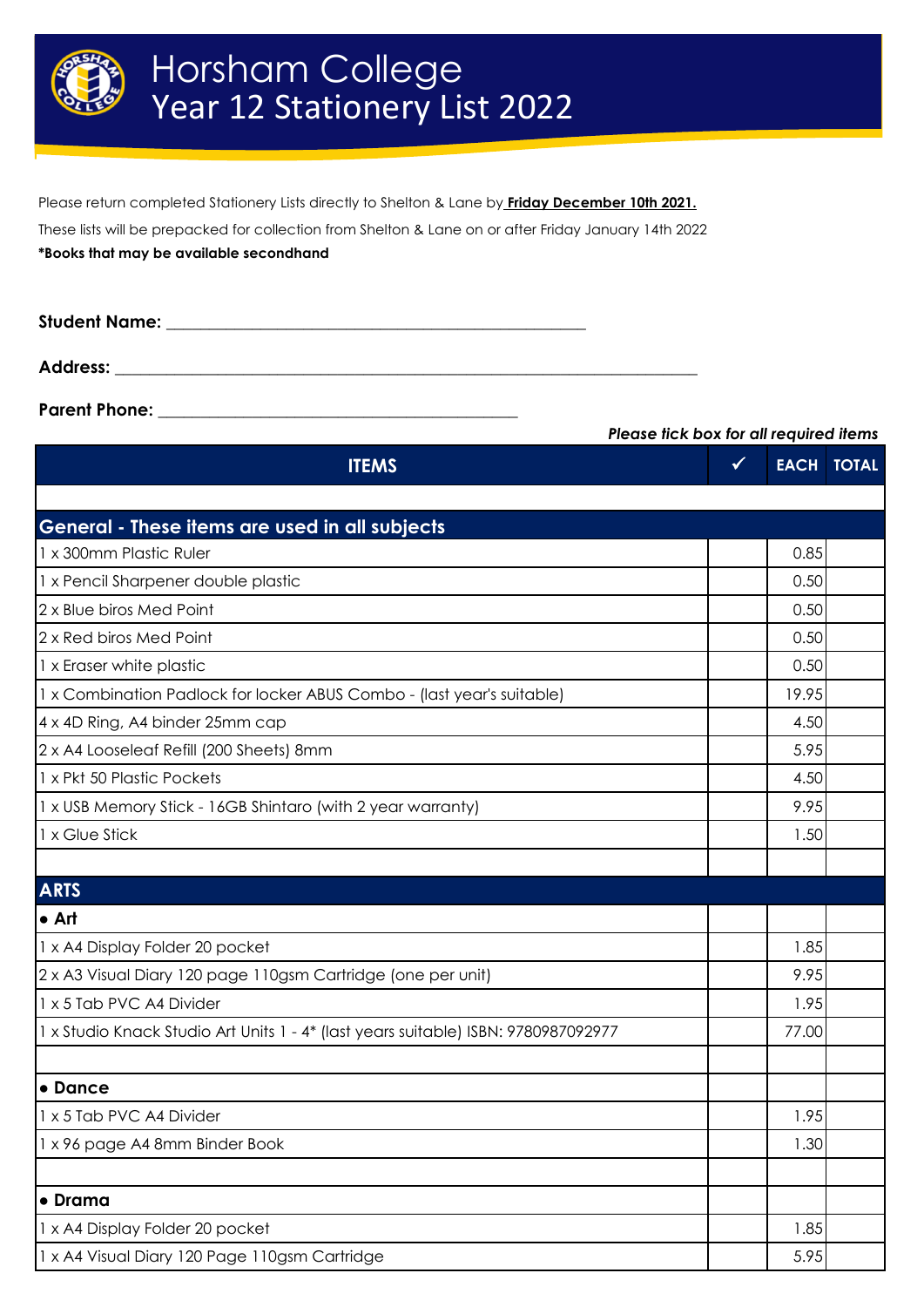| 1 x Acting Smart Drama Version 8* (last years suitable) ISBN: 9780994602015                        | 65.00 |  |
|----------------------------------------------------------------------------------------------------|-------|--|
|                                                                                                    |       |  |
| • Media                                                                                            |       |  |
| 1 x A4 Display Folder 20 pocket                                                                    |       |  |
| 1 x 96 page 8mm A4 Binder Book 8mm                                                                 | 1.30  |  |
|                                                                                                    |       |  |
| • Music                                                                                            |       |  |
| 1 x A4 Manuscript Pad 30 If- Individual Sheets                                                     | 3.50  |  |
| 2 x 2B Pacer Pencils                                                                               | 1.95  |  |
| 1 x A4 Display Folder (Not Black) 20 pocket                                                        | 1.85  |  |
| 1 x Headphones (last year's suitable) Shintaro                                                     | 9.95  |  |
| 2 x 48 page A4 Binder Book 8mm                                                                     | 0.80  |  |
| Musicianship and Aural training for Secondary School Level 3 2nd Edition (Deb Smith)*              | 49.95 |  |
|                                                                                                    |       |  |
| · Studio Art                                                                                       |       |  |
| 1 x A4 Display Folder 20 pocket                                                                    | 1.85  |  |
| 2 x A3 Visual Diary 120 page 110gsm Cartridge (one per unit)                                       | 9.95  |  |
| 1 x 5 Tab PVC A4 Divider                                                                           | 1.95  |  |
| 1 x Studio Knack Studio Art Units 1 - 4* (last years suitable) ISBN: 9780987092977                 | 77.00 |  |
|                                                                                                    |       |  |
| • Theatre Studies                                                                                  |       |  |
| 1 x A4 Display Folder 20 pocket                                                                    | 1.85  |  |
| 1 x A4 Visual Diary 120 Page 110gsm Cartridge                                                      | 5.95  |  |
| 1 x Acting Smart Theatre Studies Version 8* (last years suitable) ISBN: 9780994602022              | 65.00 |  |
|                                                                                                    |       |  |
| • Visual Communication & Design                                                                    |       |  |
| 1 x Set of 5 Fineliners - Unipin - Uniball                                                         | 14.95 |  |
| 1 x Faber Pencil Sketch Set                                                                        | 9.95  |  |
| 1 x A4 Display Book 20 pocket                                                                      | 1.85  |  |
| 1 x A3 Display Folder Ring Binder (so additional pockets can be added)                             | 14.95 |  |
| 25 x A3 Display pockets heavy duty                                                                 | 0.60  |  |
| 1 x Scissors 215mm                                                                                 | 3.95  |  |
| 1 x Glue Stick (as listed under General Items)                                                     | 1.50  |  |
| 1 x A Guide to Visual Communication Design VCE Units 1-4 2nd Ed (Cambridge)<br>ISBN: 9781316621981 | 74.95 |  |
|                                                                                                    |       |  |
| <b>ENGLISH</b>                                                                                     |       |  |
| 1 x A4 Ring D Binder 25mm                                                                          | 4.50  |  |
| 1 x 200 pack A4 70gsm 8mm Ruled Loose Leaf Refils                                                  | 5.95  |  |
| 1 x Post-It Tabs 100 pack                                                                          | 8.95  |  |
|                                                                                                    |       |  |
| • Year 12 English                                                                                  |       |  |
| 1 x Station Eleven (Emily St. John Mandel)* ISBN 9781447268970                                     | 19.95 |  |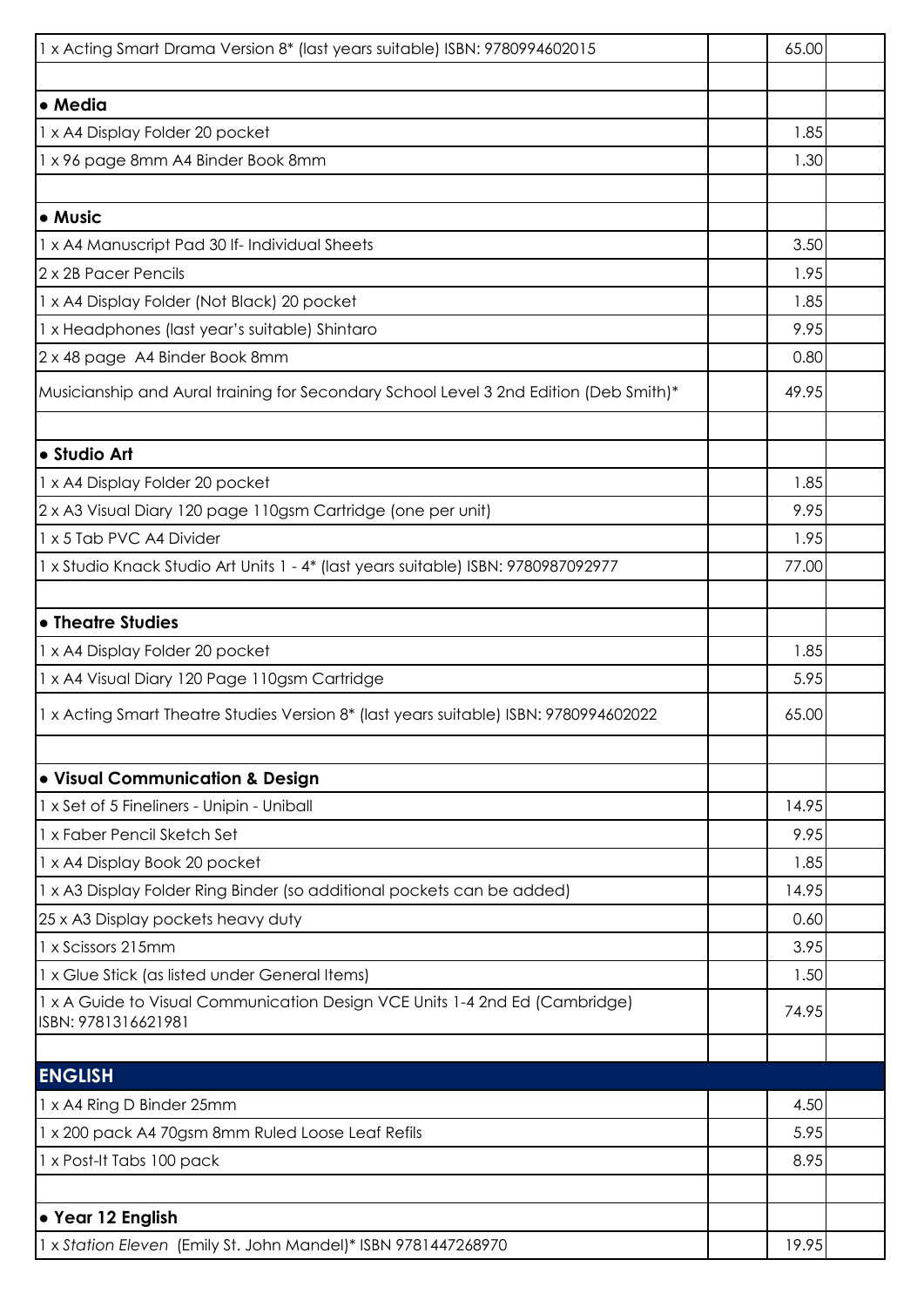| 1 x The 7 Stages of Grieving (Wesley Enoch and Deborah Mailman)* ISBN 0908156537                             | 25.95 |  |
|--------------------------------------------------------------------------------------------------------------|-------|--|
| 1 x The Longest Memory (Fred D'Aguiar)* ISBN 9780099462217                                                   | 19.95 |  |
| 1 x Like a House of Fire (Cate Kennedy)* ISBN 9781922070067                                                  | 29.95 |  |
|                                                                                                              |       |  |
| · Literature Units 1 - 4 - Please note specific editions                                                     |       |  |
| 1 x Speaking in Tongues - Bovell, Andrew, Currency Press, 2012 ISBN 9780868199030                            | 23.95 |  |
| 1 x Northanger Abbey - Austen, Jane, Penguin Classics, 1995 ISBN 9780141439792                               | 12.95 |  |
| 1 x A Hunger - White, Petra, John Leonard Press, 2018 (revised edition)<br>ISBN 9780646984469                | 22.95 |  |
| 1 x Dracula - Stoker, Bram, Penguin Classics, 2003 ISBN 9780141439846                                        | 12.95 |  |
| 1 x The Fire Next Time - Baldwin, James, Penguin Classics, 2007 ISBN 9780140182750                           | 19.95 |  |
|                                                                                                              |       |  |
| <b>HUMANITIES</b>                                                                                            |       |  |
| • Accounting                                                                                                 |       |  |
| 1 x 128 page A4 Binder Book 8mm                                                                              | 1.50  |  |
| 1 x Accounting Units 3 & 4 Value Bundle (Student book & Digital Workbook) (MacMillan)*<br>ISBN:9781420239621 | 82.95 |  |
| 1 x T1 30X 11B Calculator                                                                                    | 29.95 |  |
|                                                                                                              |       |  |
| <b>.</b> Business Management                                                                                 |       |  |
| 1 x 128 Page A4 Binder Book 8mm                                                                              | 1.50  |  |
| 1 x Business Management Year 12 Units 3 & 4 (Digital Textbook) [Edrolo]                                      |       |  |
| Payable through Edrolo Portal \$44                                                                           |       |  |
| • Geography                                                                                                  |       |  |
| 1 x box coloured pencils 12's colour sketch                                                                  | 2.95  |  |
| 1 x 128 Page A4 Binder Books 8mm                                                                             | 1.50  |  |
| 1 x Changing the Land 3rd Ed GTAV ISBN: 9781876703561 (New Textbook)                                         | 49.50 |  |
| 1 x Human Population Trends and Issues 3rd Ed GTAV ISBN: 9781876703578 (New                                  |       |  |
| Textbook)                                                                                                    | 49.50 |  |
| • History                                                                                                    |       |  |
| 1 x 128 page A4 Binder Book 8mm                                                                              | 1.50  |  |
|                                                                                                              |       |  |
| • Legal Studies                                                                                              |       |  |
| 1 x A + Legal Notes Unit 3 & 4                                                                               | 31.95 |  |
| 1 x 5 Tab PVC A4 Divider                                                                                     | 1.95  |  |
| 1 x A4 Notebook ruled                                                                                        | 1.95  |  |
| 1 x A5 Notebook ruled                                                                                        | 0.95  |  |
| 1 x The Legal Maze VCE Units 3 & 4 (MacMillan)* ISBN: 9781420238549                                          | 82.95 |  |
|                                                                                                              |       |  |
|                                                                                                              |       |  |
|                                                                                                              |       |  |
| <b>LANGUAGES</b><br>• German                                                                                 |       |  |
| 1 x 64 Page Binder Book 8mm                                                                                  | 0.95  |  |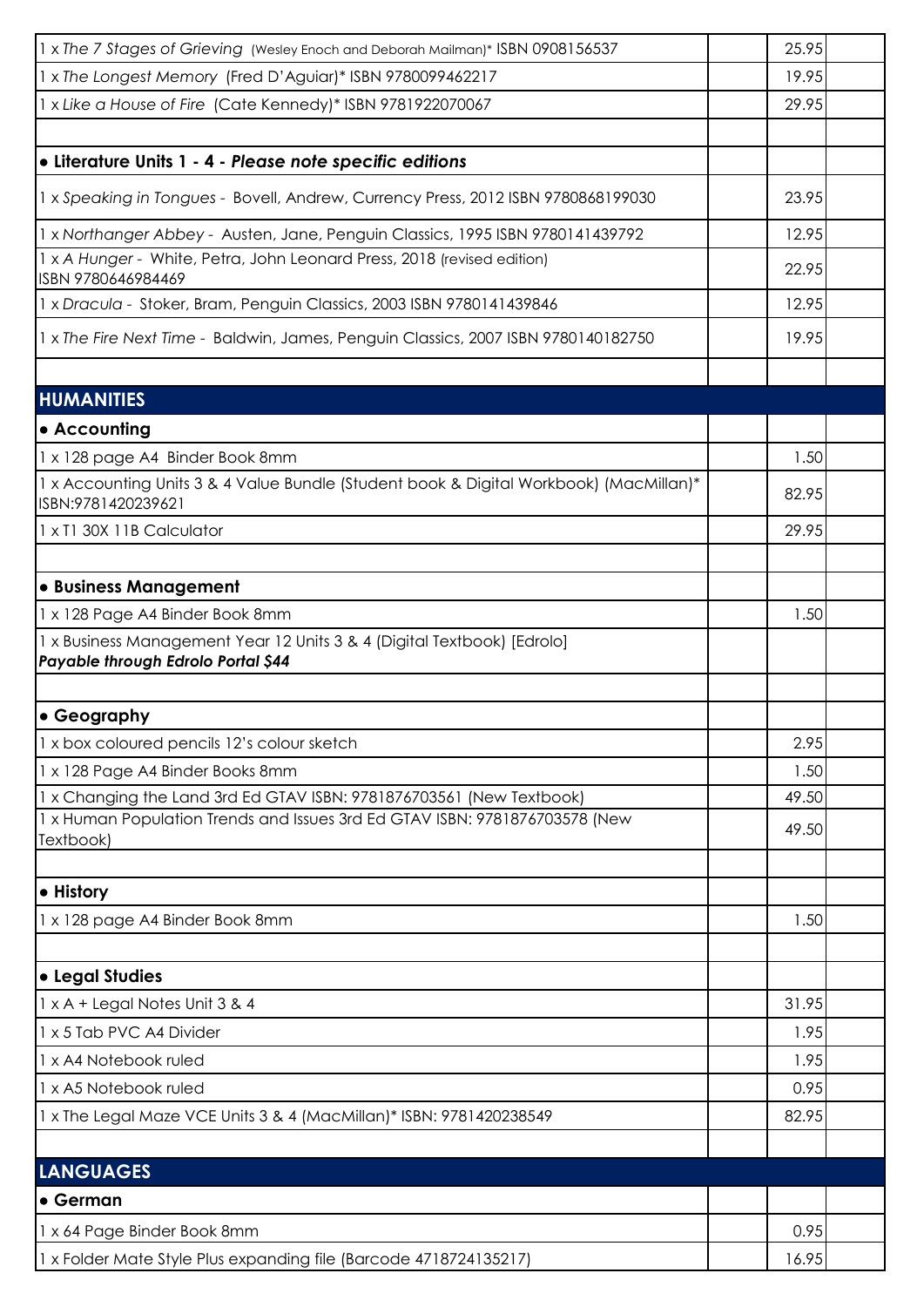| 1 x Oxford School German Dictionary (ISBN 9780198408000)                                      | 17.95  |  |
|-----------------------------------------------------------------------------------------------|--------|--|
|                                                                                               |        |  |
| • Spanish                                                                                     |        |  |
| 1 x 64 Page Binder Book 8mm                                                                   | 0.95   |  |
| 1 x Folder Mate Style Plus expanding file (Barcode 4718724135217)                             | 16.95  |  |
| 1 x Oxford School Spanish Dictionary (ISBN 9780199692699)                                     | 11.95  |  |
|                                                                                               |        |  |
| <b>MATHEMATICS</b>                                                                            |        |  |
| 1 x TI - Nspire CX CAS Calculator (with 4 year warranty)                                      | 249.00 |  |
| 1 x 96 Page A4 Exercise Book 8mm or equivalent (bound reference)                              | 1.30   |  |
| 2 x 96 Page Exercise Books 8mm                                                                | 1.30   |  |
| 1 x 300mm Plastic Ruler (last year's suitable)                                                | 0.85   |  |
|                                                                                               |        |  |
| . Year 12 Further Maths                                                                       |        |  |
| 1 x Further Mathematics VCE Units 3 & 4 (Cambridge)* ISBN: 9781108643504                      | 89.95  |  |
|                                                                                               |        |  |
| • Year 12 Maths Methods                                                                       |        |  |
| 1 x Mathematical Methods VCE Units 3 & 4 (Cambridge)* ISBN: 9781108679664                     | 89.95  |  |
|                                                                                               |        |  |
| • Year 12 Specialist Maths                                                                    |        |  |
| 1 x Specialist Mathematics VCE Units 3 & 4 (Cambridge)* ISBN: 9781108692052                   | 89.95  |  |
|                                                                                               |        |  |
| <b>PE/HEALTH</b>                                                                              |        |  |
| • Heath & Human Development                                                                   |        |  |
| 1 x A4 4 ring Binder 25mm cap                                                                 | 4.50   |  |
| 1 x Health & Human Development 6th Edition Units 3 - 4 (Jacaranda)* ISBN:<br>9780730371557    | 94.95  |  |
|                                                                                               |        |  |
| • Outdoor Education                                                                           |        |  |
| 1 x Outdoor and Environmental Studies VCE Units 1 - 4 (Nelson)* (last years suitable)         |        |  |
| ISBN: 9780170401777                                                                           | 82.95  |  |
|                                                                                               |        |  |
| • Physical Education                                                                          |        |  |
| 1 x VCE Physical Education Units 3 & 4 Student Book (Nelson)* ISBN: 9780170373852             | 79.95  |  |
|                                                                                               |        |  |
| <b>SCIENCE</b>                                                                                |        |  |
|                                                                                               |        |  |
| • Biology                                                                                     | 0.80   |  |
| 1 x 96 Page A5 Exercise Book                                                                  | 1.30   |  |
| 2 x 96 Page Binder Book 8mm A4<br>1 x Biology Year 12 Units 3 & 4 (Digital Textbook) [Edrolo] |        |  |
| Payable via Edrolo Portal \$44                                                                |        |  |
|                                                                                               |        |  |
| • Chemistry                                                                                   |        |  |
| 1 x 96 Page A5 Exercise Book 8mm                                                              | 0.80   |  |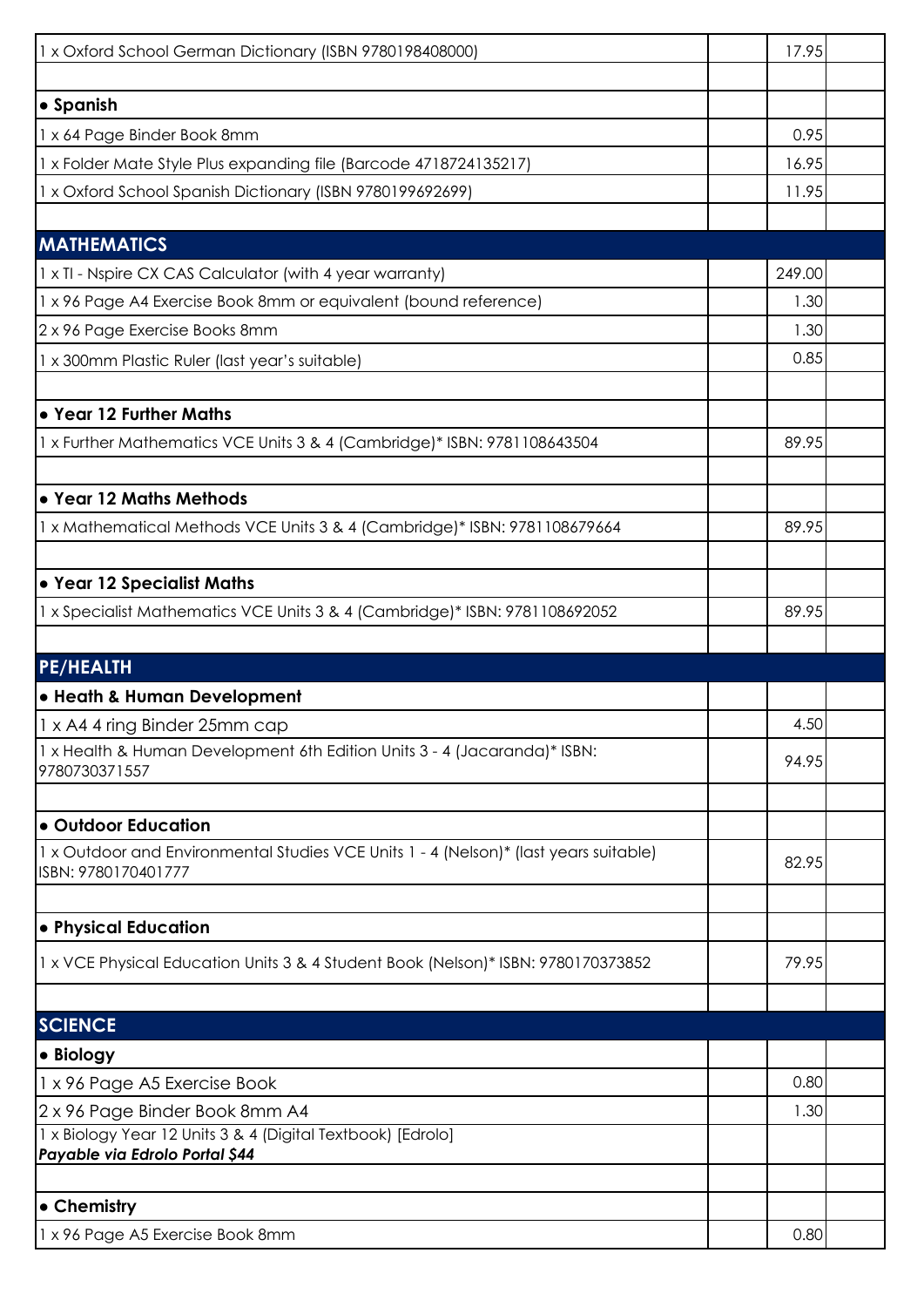| 1 x Chemistry 2 Student Book (Heinemann) with ebook 5th Ed ISBN: 9781488611254                           | 1.30  |  |
|----------------------------------------------------------------------------------------------------------|-------|--|
|                                                                                                          | 88.95 |  |
|                                                                                                          |       |  |
| <b>Le</b> Environmental Science                                                                          |       |  |
| 1 x Issues of Sustainability 5th Ed (new) through Environmental Education Victoria<br>ISBN 9780645154115 | 87.95 |  |
| 1 x 96 Page A5 Exercise Book 8mm                                                                         | 0.80  |  |
| 2 x 96 Page Binder Book 8mm                                                                              | 1.30  |  |
| • Psychology                                                                                             |       |  |
| 2 x A4 64 page Binder Book 8mm                                                                           | 0.95  |  |
| 3 x 96 Page A5 Exercise Book                                                                             | 0.80  |  |
| 1 x Psychology Units 3 & 4 (Digital Textbook) [Edrolo]<br>Payable via Edrolo Portal \$44                 |       |  |
| <b>•</b> Physics                                                                                         |       |  |
| 2 x 96 Page A4 Binder Book 8mm                                                                           | 1.30  |  |
| 1 x 96 Page A5 Exercise Book 8mm                                                                         | 0.80  |  |
| 1 x Physics Units 3 & 4 (Digital Textbook) [Edrolo]                                                      |       |  |
| Payable via Edrolo Portal \$44                                                                           |       |  |
| <b>TECHNOLOGY</b>                                                                                        |       |  |
| • Software Development                                                                                   |       |  |
| 1 x Display Folder 20 Pocket A4                                                                          | 1.85  |  |
|                                                                                                          |       |  |
| 1 x 96 page A4 Lined Exercise Book 8mm                                                                   | 1.30  |  |
| 1 x Software Development VCE Units 3 & 4 Student Book with 1 Code Access Card<br>ISBN: 9780170440943     | 88.95 |  |
| • Food Studies                                                                                           |       |  |
| 1 x A4 Visual Art Diary                                                                                  | 5.95  |  |
| 3 x 96 page A4 Binder Book 8mm                                                                           | 1.30  |  |
| 1 x A4 Display Book 20 pocket                                                                            | 1.85  |  |
| 1 x Food Studies Units 3 & 4 (Nelson)* ISBN: 9780170378482                                               | 78.95 |  |
|                                                                                                          |       |  |
| • Metal & Wood                                                                                           |       |  |
| 1 x A4 Display Folder 20 pocket                                                                          | 1.85  |  |
| 1 x Design & Technology Workbook VCE Units 1 - 4 (Nelson)* (last years suitable)<br>ISBN: 9780170400404  | 34.95 |  |
|                                                                                                          |       |  |
| <b>.</b> Systems Engineering                                                                             |       |  |
| 1 x A3 Display Folder - 4 Ring Binder (so additional pages can be added) - OPTIONAL                      | 14.95 |  |
| 20 x A3 Display pockets heavy duty - OPTIONAL                                                            | 0.60  |  |
| 1 x System Engineering Workbook Units 3 & 4 (Penna)* ISBN: 9781925619478                                 | 64.50 |  |